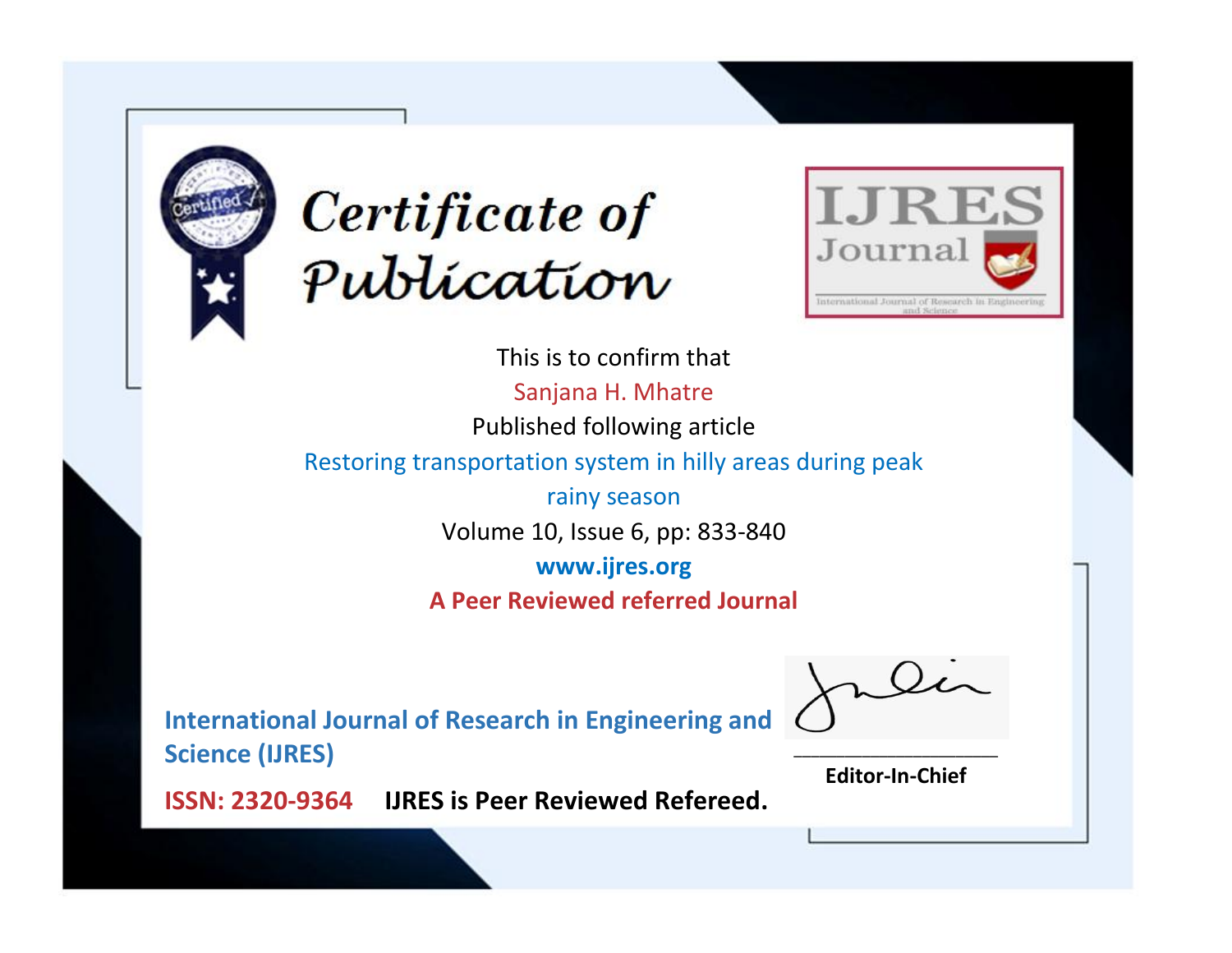



This is to confirm that

Riya G. Pawar Published following article

Restoring transportation system in hilly areas during peak

rainy season Volume 10, Issue 6, pp: 833-840

**www.ijres.org**

**A Peer Reviewed referred Journal**

**International Journal of Research in Engineering and Science (IJRES)**

\_\_\_\_\_\_\_\_\_\_\_\_\_\_\_\_\_\_\_\_\_\_\_\_ **Editor-In-Chief**

**Journal.**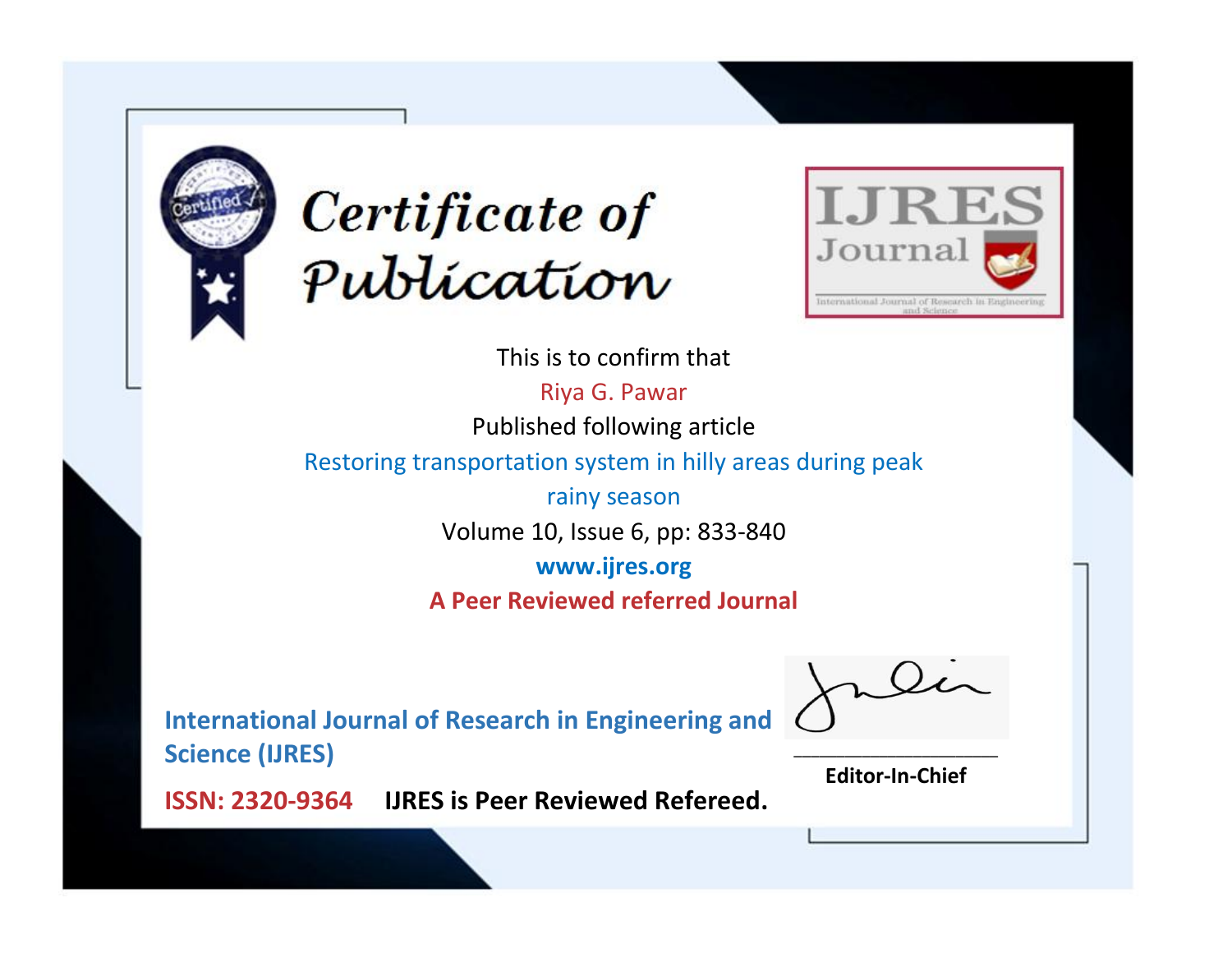



This is to confirm that Prof. Mithun Nair Published following article Restoring transportation system in hilly areas during peak rainy season Volume 10, Issue 6, pp: 833-840 **www.ijres.org A Peer Reviewed referred Journal**

**International Journal of Research in Engineering and Science (IJRES)**

\_\_\_\_\_\_\_\_\_\_\_\_\_\_\_\_\_\_\_\_\_\_\_\_ **Editor-In-Chief**

**Journal.**